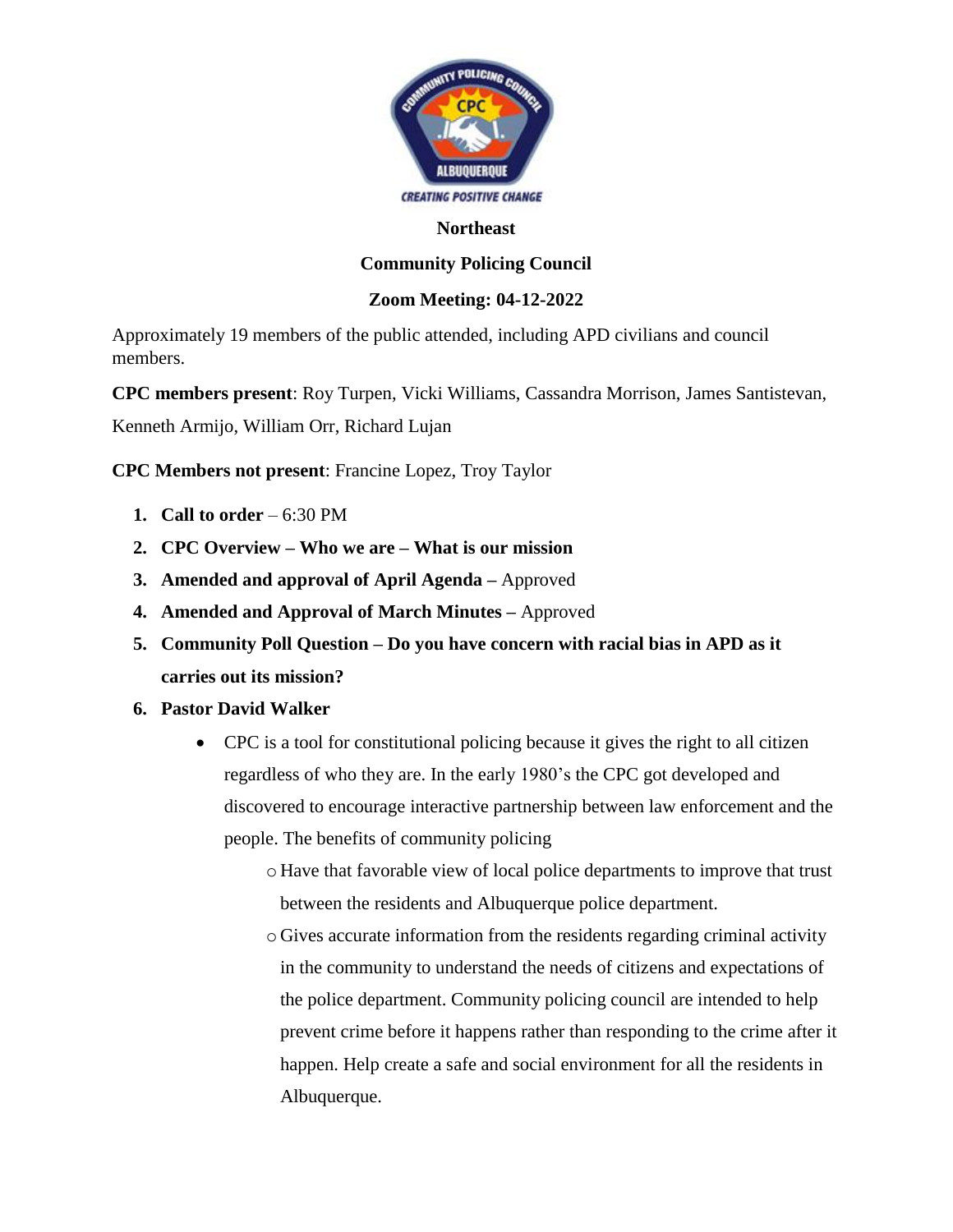#### **7. Lt Jennifer Garcia APD Community Engagement specialist: ambassador program**

- Went into effect last year in May 2021. It is consist of collateral officers that volunteer to work as liaisons for groups that have been under represented in the community. There role is to be bring that gap between Albuquerque citizens and APD officers. Build trust, develop partnerships with the community. They cannot be successfully without the help of the community. The liaison meets with their groups monthly and reports back to Lt Garcia and Chief once a month. They participate in recruiting events to help build the diversity in the department.
- Community engagement Unit- Formally known as the school resource officers. Works with the youth not just in schools but within the youth programs.
- Youth programs The summer camps are now open for registration and they are hosting six camps in each area command for 40 youth. Their goals are to try to get the most at-risk youth from ages 8-18 years old to attend the camps and build relationships with APD, national guard, fire department, and DA's office to help mentor the youth.

oJunior Police academy that is held for one day, ages 4-17 years old. The academy teaches them what APD does.

• If any one needs assistance contact the individuals with those groups (Native Americans, African Americans, Hispanics, Asians, refugee, LGBTQ+, faith based, senior citizens, and American with disabilities).

## **8. 2nd poll question – Did the presentation change your level of concern?**

- Result attached
- **9. NE CPC calls for service by type report – presented by Acting Commander Greg Weber**

## **10. APD Use of Force data for NE area command**

- Level  $1 3$
- Level  $2 4$
- Level  $3 3$
- Total  $= 10$
- 1.4 per use of force per 1,000 calls

 $\circ$  Aggravated assault and battery, family disputes, disturbance  $-7$